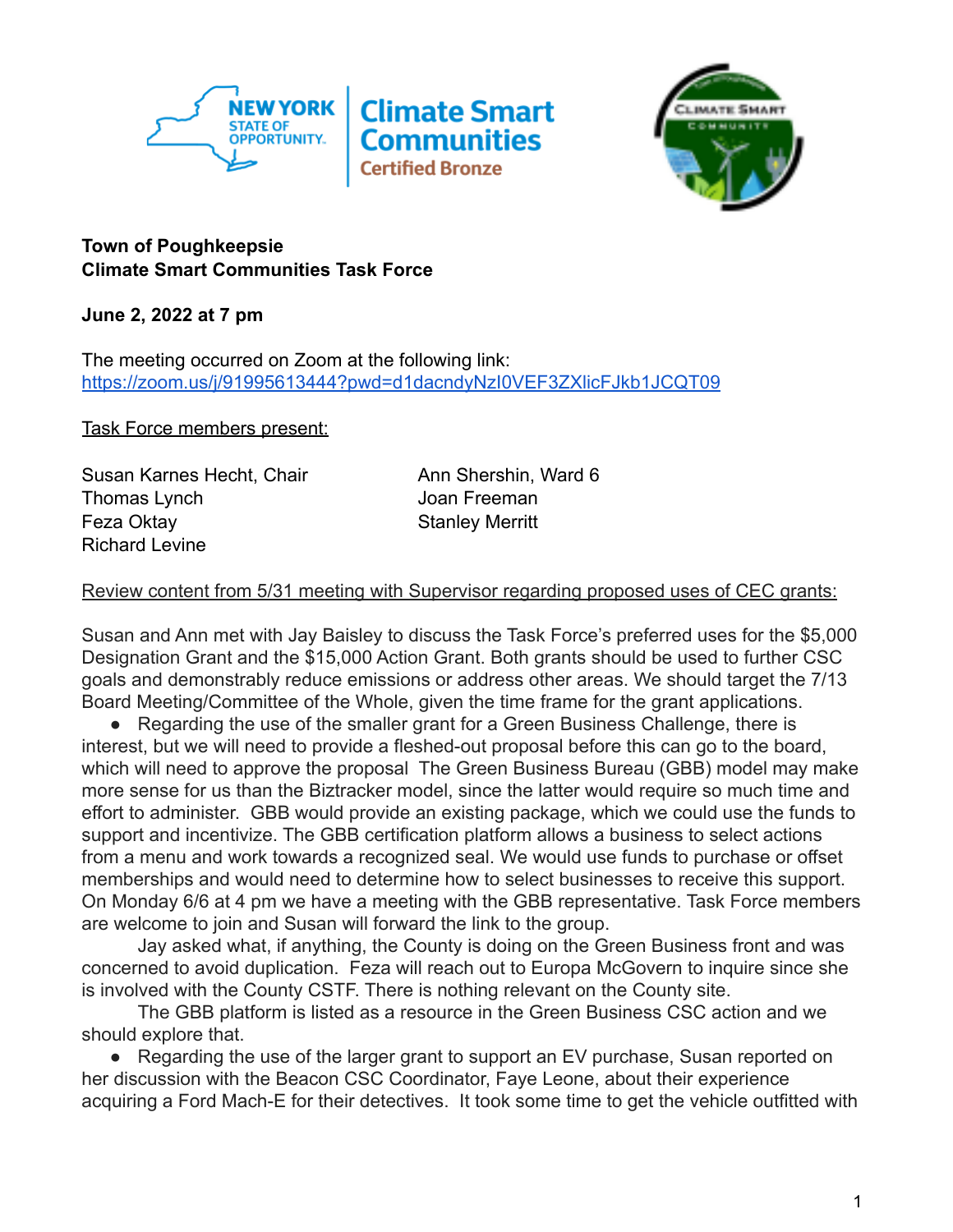specialty equipment. They had wanted to target a patrol car due to the amount of idling time, but it did not work out in terms of how much outfitting and weight would be involved. They did use the various incentives via the State procurement process and got the vehicle through the Healey dealership.

Ann will reach out to the Fishkill Supervisor to understand why it was reported in the media that their new EV is not being utilized. Since our charger installation is in the works, we still prefer this "preapproved" project. She will also work on access to the State procurement information.

Jay expressed some concern about the charging, especially as we also discussed the possibility of a PHEV. However, once it was clarified that an EV could be plugged in over a weekend on a standard plug, and topped off overnight, Jay agreed that an EV could be a good fit for a town hall-based department car which would not normally use more miles than that over the course of a week. Susan will contact NYSERDA liaison, Eleanor Peck, to ask if hybrids also qualify for the grant, although this is not our preference. We will also ask if the smaller grant can be added to the larger one for an EV should our Green Business plan not come to fruition.

We need to work up maintenance cost comparison info for the Board as well. Joan can work on a vehicle list and some comparative info.

Feza also suggested that we talk to staff to gauge enthusiasm for using an EV for work trips. Susan will reach out to Kristen to discuss this question.

Feza can also ask Europa about the City of Poughkeepsie EV purchases (we understand that they purchased Nissan Leafs for the parking dept.).

Susan will set up shared folders for each grant proposal into which we can put info that we gather.

## Comprehensive Plan:

Tom completed the extensive document that is needed for submission of the CMP sustainability elements. Susan will upload this into the correct folder and assess what else is needed to finish documentation for this action.

## New Business:

• Ann shared the draft EV charger code under consideration by the Board. There will be a public hearing. Ann has emailed the draft to Task Force members and asks that we respond with any feedback.

● We should take a look at leaf blower ordinances. We should confer with CAC on this topic since the goals overlap.

• Planning ahead for the Arlington Street Fair - 9/17/22. There is a possible change in location due to issues with the state permit for road closure. We will share a table with CAC. We discussed sponsoring a simultaneous EV demo on a neighboring location - many organizations have done these. Feza suggested that we connect with the Hudson Valley EV owners group - he has the contact info.